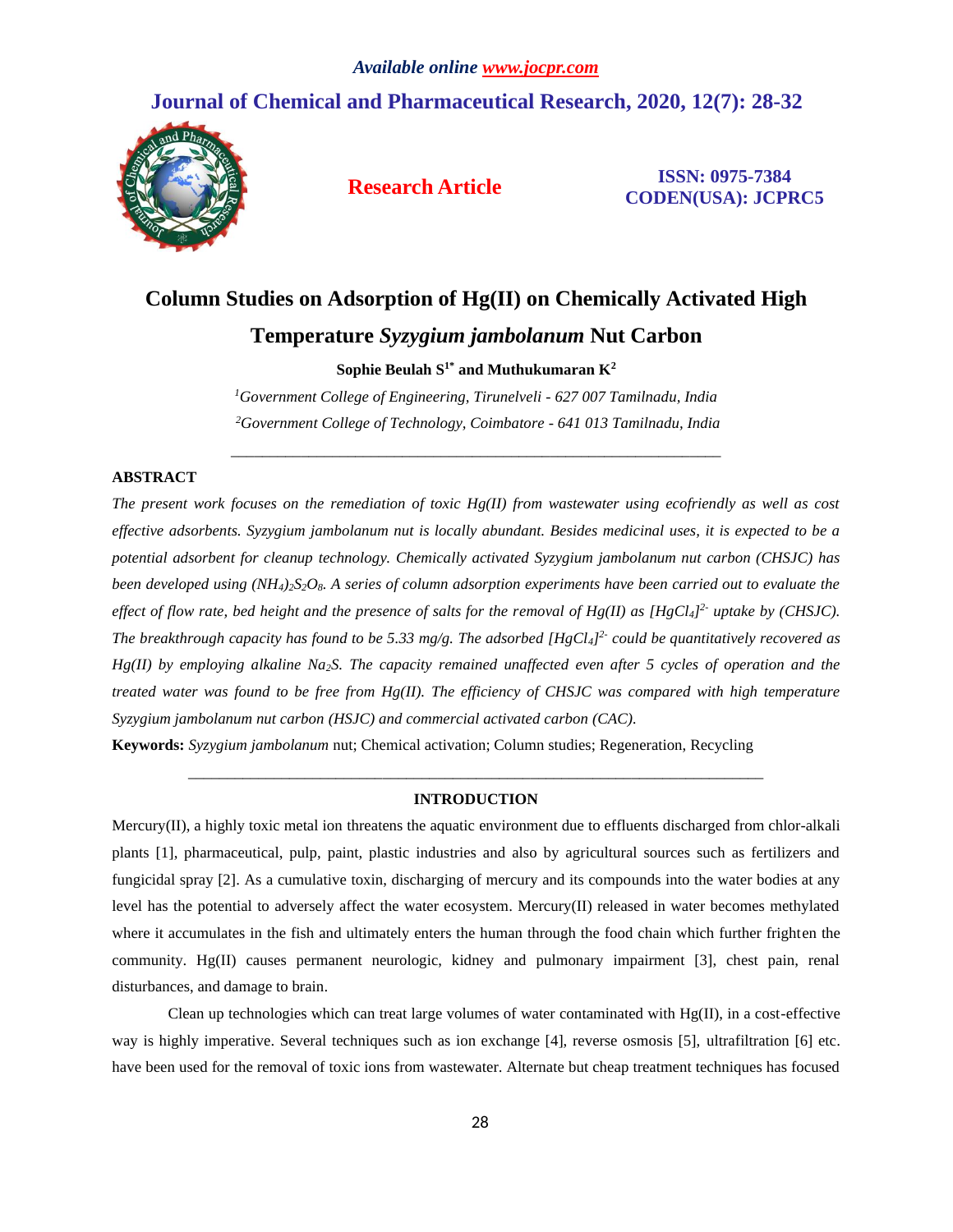attention on the use of biowastes which are available in plenty and expected for the removal of heavy metal ions. Activated carbons prepared from biowastes are cost effective and provides reliable results for removing heavy metal ions from wastewater by sorption technique. Many biowastes such as coconut shell [7], sugarcane fiber [8], grape stalks and yohimbe bark [9], walnut hull [10], Thespesia Populnea bark [11], maple leaves [12], African palm fruit [13], apple peels [14], cashew nutshell [15], pyras pashia leaves [16] etc. have been employed for the removal of various heavy metal ions. *Syzygium jambolanum* nut a biowaste is a potential material to prepare sorbent. *Syzygium jambolanum* tree is an evergreen tropical tree. Although a tropical tree, it also grows easily in sub-tropical climates and it grows largely all over India.

The present work deals with the chemically activated high temperature *Syzygium jambolanum* nut carbon (CHSJC) of 20-50 ASTM particle size which effectively removes  $Hg(II)$  as  $[HgCl<sub>4</sub>]<sup>2</sup>$ , the form of mercury in chloralkali plant effluents without promoting reduction to elemental state. The performance of the CHSJC was compared with high temperature *Syzygium jambolanum* nut carbon (HSJC) and also a Commercial Activated Carbon (CAC) of LOBA Chemicals of same particle size for removal of Hg(II) from wastewater for this study.

#### **MATERIALS AND METHODS**

One hundred gram of *Syzygium jambolanum* nut was treated with 100 mL of con. H2SO<sup>4</sup> for carbonization as well as activation purposes in the presence of oxidising chemicals like  $(NH_4)_2S_2O_8$ . The material was left in an air oven maintained at 140-160°C for 24 h. The material was repeatedly washed with distilled water followed by 2%  $NaHCO<sub>3</sub>$  solution to remove the free acid and finally left immersed in 2% NaHCO<sub>3</sub> solution overnight. After separating the material, it was washed with distilled water, dried at  $105 \pm 5^{\circ}$ C. The dried material was subjected to thermal activation in  $CO<sub>2</sub>$  atmosphere by sandwiching the material between powdered  $CaCO<sub>3</sub>$  beds in a closed container at 800-850°C for 30 minutes. The material was washed with water and then soaked in 10% HCl to remove CaO and undecomposed CaCO<sub>3</sub>. After separating the material, it was washed with distilled water, dried at 105  $\pm$ 5°C. The carbon was referred to as CHSJC [17].

HSJC was prepared by keeping the *Syzygium jambolanum* nut at 600°C for direct carbonisation followed by thermal activation in  $CO_2$  atmosphere in the temperature range of 800-850 $\degree$ C for 30 min [18]. A commercial activated carbon (CAC) of LOBA chemicals was used for comparison purposes. All the carbons were ground and sieved to separate 20-50 mesh ASTM size particles.

In column studies, Hg(II) is analysed using DMA-80 (Direct Mercury Analyser, Milestone Inc). In DMA-80, the liquid sample is initially dried and then thermally decomposed in a continuous flow of oxygen. Combustion products are carried off and further decomposed in a hot catalyst bed. Mercury vapours are trapped on a gold amalgamator and subsequently desorbed for quantitation. The Hg content is determined using Atomic Absorption Spectrophotometry at 254 nm.

#### **Experimental procedure**

Studies were carried out systematically by batch and column experiments. The influence of parameters such as effect of pH, carbon dose and equilibration time were established by batch studies. For removal of  $Hg(II)$ content, the optimum pH was fixed at 5.0 for all the three carbons. The minimum carbon dosage for 99% removal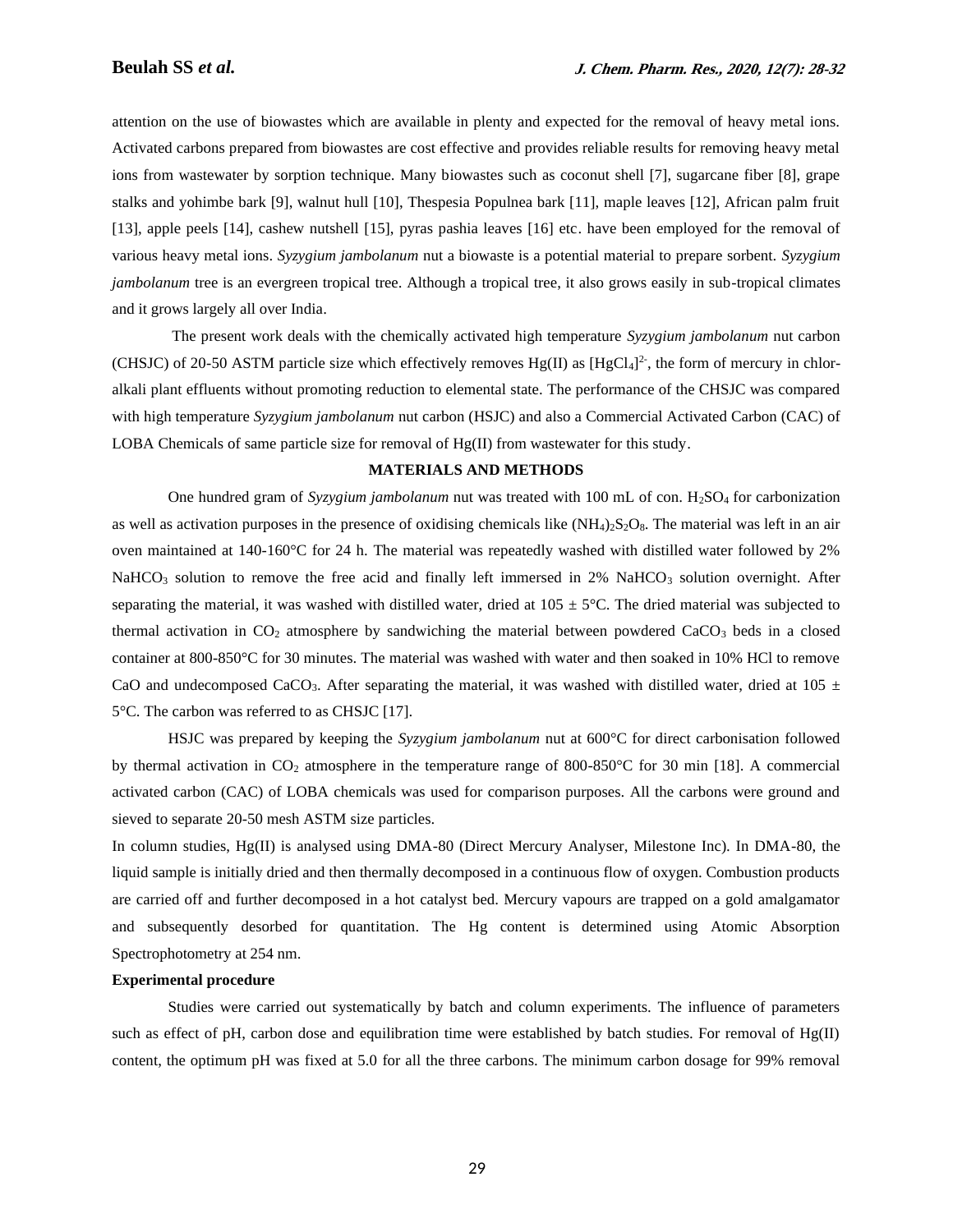was 0.1 g, 0.2 g and 0.3 g for CHSJC, HSJC and CAC respectively. Whereas the equilibration time needed for maximum removal of Hg(II) was 3 hours for CHSJC, 4 hours for HSJC and 5 hours for CAC [17].

Column studies were carried out using 15 g each of CHSJC and HSJC and 20 g of CAC packed in a 2.5 cm diameter glass column to evaluate the effect of bed height and flow rate. The carbon under study was made into slurry with distilled water and transferred slowly to the glass column packed at the bottom with glass wool. The bed was washed several times with water.

Mercury(II) solution was stored in polythene containers of 5 L capacity. Polythene tubes were connected to the bottles with a tap at the bottom. The other end of the tubing was connected to a socket containing a flow regulating valve. The outlet of the valve was fixed to the top of the glass column which was kept at a lower level. The columns were provided with pinch cocks at the bottom to control the flow rates. For the column experiments a pressure head of 10-15 cm (4"-6") was maintained over the carbon beds. The inflow and outflow rates were maintained constant.

To establish the optimum flow rate for maximum uptake of Hg(II), column experiments were carried out using 10 mg/L of Hg(II) solution containing 10 g/L of NaCl adjusted to a pH of 5.0 in the varying flow rates of 10-20 mL/min to percolate through the carbon under study. Under the experimental conditions, Hg(II) forms an anionic complex  $[HgCl<sub>4</sub>]<sup>2</sup>$  with NaCl and inhibited the reduction of  $Hg(II)$  to  $Hg<sup>0</sup>$  by the elemental carbon. Each lot of 200 mL was separately collected and analysed for Hg(II) content using Direct Mercury Analyser (DMA). Percolation of  $Hg(II)$  solution was stopped as soon as the concentration of  $Hg(II)$  exceeded the permissible limit (0.002 mg/L) in the eluent.

To find the influence of bed height on the removal of  $Hg(II)$ , column experiments were conducted for bed heights in the range of 4-16 cm. Hg(II) content was analysed as before. The influence of presence of bicarbonate and sulphate on the uptake of Hg(II) as [HgCl<sub>4</sub>]<sup>2</sup> was evaluated by adding their sodium salt in the concentration range of 100-1000 mg/L after adjusting the pH to 5.0 Each lot of 200 mL was collected and analysed as before.

#### **RESULTS AND DISCUSSION**

Systematic studies with 10 mg/L of Hg(II) containing 10 g/L of NaCl at pH 5.0 showed that rate of flow has considerable influence on Hg(II) removal and is maximum when maintained between 10-16 mL/min for all carbons. So, a flow rate of 14 mL/min was fixed for further studies. The amount of Hg(II) removed varied with bed height. In the case of CHSJC and HSJC, a minimum bed height of 8.0 cm provided by packing the 2.5 cm diameter column with 15 g of carbons should be maintained for the capacity per unit weight of carbon to remain constant. In the case of CAC, the minimum bed height should be 10.5 cm which was provided by 20 g of the carbon. At optimum bed height and flow rate, the uptake of Hg(II) by CHSJC, HSJC and CAC were found to be 80 mg/15 g, 60 mg/15 g and 40 mg/20 g respectively. This corresponds to the removal of 5.33 mg/g, 4 mg/g and 2 mg/g by CHSJC, HSJC and CAC respectively. The presence of anions like bicarbonate and sulphate did not have any significant change on the uptake of Hg(II) in the column studies.

#### **Regeneration studies**

Attempts were made to recover Hg(II) quantitatively from the exhausted carbon beds when the concentration of Hg(II) in 200 mL lot collected exceeded 0.002 mg when adsorption was done using 15 g of CHSJC/HSJC and 20 g of CAC at a bed height of 8 cm for CHSJC/HSJC and 10.5 cm for CAC and flow rate of 14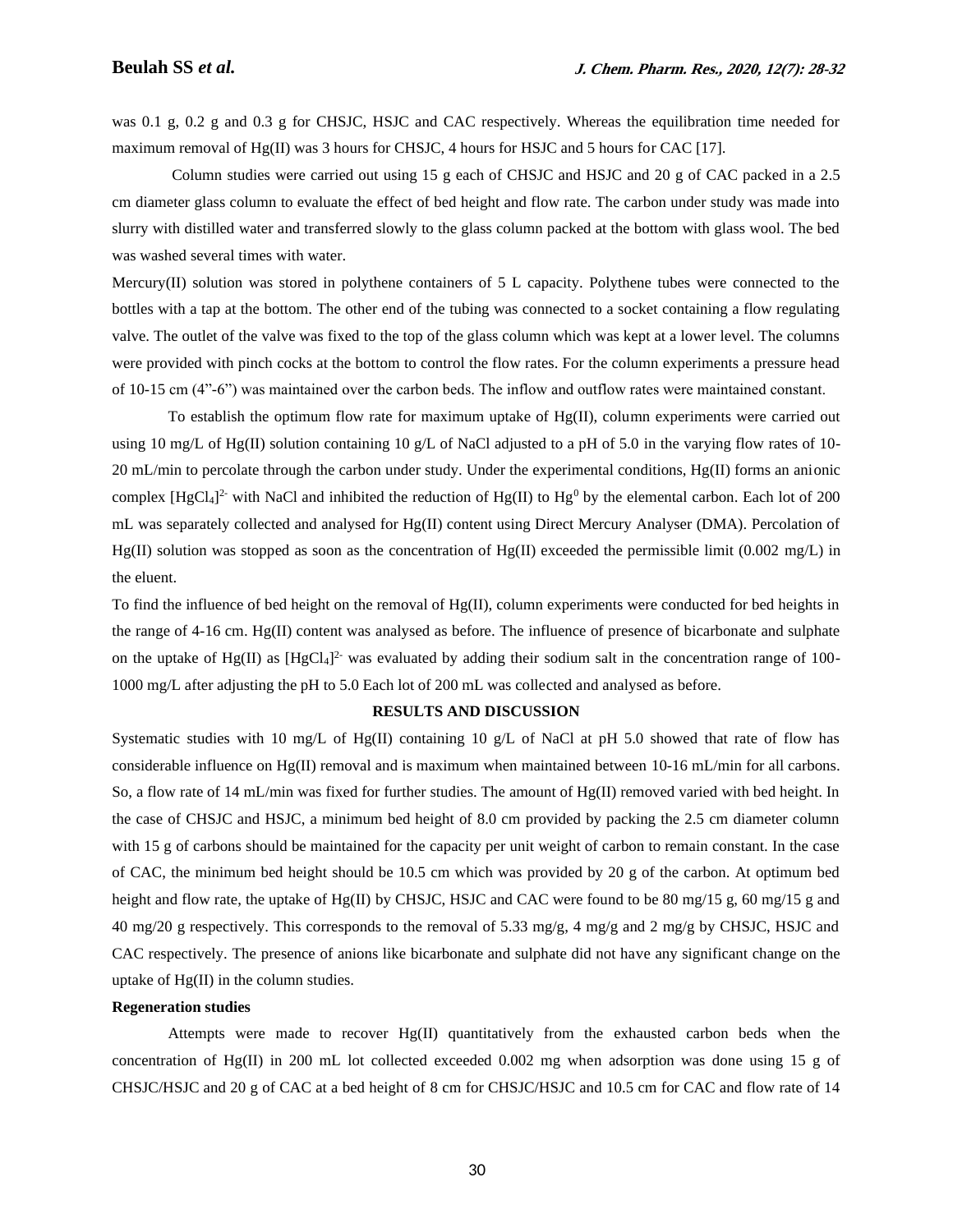mL/min. Hg(II) was desorbed using 2% Na2S in 1% NaOH. Hg(II) forms soluble  $[HgS_2]^2$  with Na<sub>2</sub>S in alkaline medium. For CHSJC the recovery was 99%, for HSJC 98.3% and for CAC 97%.

### **Recycling of carbon beds**

The regenerated carbons were put to repeated use after washing the column with 1M HCl followed by distilled water till the pH of the wash water was 7.0. There is no change in the capacity even after 5 cycles of adsorption and desorption. The particle size degradation was found to be only around 1 % with all the carbons which is negligible. The summary of the results obtained are presented in Table 1.

| <b>Description</b>       | <b>CHSJC</b> | <b>HSJC</b> | <b>CAC</b> |
|--------------------------|--------------|-------------|------------|
| $Hg(II)$ removal $(mg)$  | 80           | 60          |            |
| $Hg(II)$ recovery $(mg)$ | 79.2         | 59          | 38.8       |
| $Hg(II)$ recovery $(\%)$ | 99           | 98.3        |            |

**Table 1. Removal and Recovery of Hg(II) by Column mode.**

 $Hg(II)=10$  mg/L; pH=5; NaCl=10 g/L; Flow rate=4 mL/min

Bed Height CHSJC and HSJC=8 cm, Bed Height CAC=10.5 cm

## **Application**

In chlor-alkali plants, mercury is used as a moving cathode in the cell. Chlor-alkali plant wastewater contains Hg(II) content in the range 5-10 mg/L and chlorides in the range 10-50 g/L. Synthetic chlor-alkali plant wastewater containing 10 mg/L of Hg(II) with 50 g/L of NaCl was tested with the different carbons for their suitability. The synthetic solution was percolated through a column containing 15 g of CHSJC/HSJC and 20 g of CAC which provides a height of 8 cm and 10.5 cm and flow rate of 14 mL/min as described in column studies. The adsorbed Hg(II) was completely recovered as soluble  $[HgS_2]^2$  complex using 2% Na<sub>2</sub>S in 1% NaOH. The regenerated carbon after washing as above was put to repeated use. The capacity remains unaffected even after 5 cycles of adsorption and desorption operation. The results are presented in Table 2.

**Table 2. Application of activated carbon for the treatment of synthetic chlor-alkali plant wastewater.**

| Carbon              | $Hg(II)$ removal<br>and recovery | <b>Cycle No</b><br>$\mathbf{V}$<br>$\mathbf{I}$<br>IV<br>Ш |      |        |        | Average<br>value<br>(mg) | <b>Particle size</b><br>degradation<br>after 5<br>cycles $(\% )$ |      |
|---------------------|----------------------------------|------------------------------------------------------------|------|--------|--------|--------------------------|------------------------------------------------------------------|------|
| <b>CHSJC</b><br>15g | $Hg(II)$ removed                 | 80                                                         | 80   | 80     | 79.999 | 79.999                   | 79.9996                                                          |      |
|                     | $Hg(II)$ recovered               | 79.2                                                       | 79   | 79     | 79.19  | 79.15                    | 79.108                                                           | 1.16 |
| <b>HSJC</b><br>15g  | $Hg(II)$ removed                 | 60                                                         | 60   | 59.999 | 60     | 60                       | 59.9998                                                          |      |
|                     | $Hg(II)$ recovered               | 59                                                         | 58.7 | 59     | 58.5   | 59                       | 58.84                                                            | 1.34 |
| <b>CAC</b><br>20g   | $Hg(II)$ removed                 | 40                                                         | 40   | 40     | 40     | 39.999                   | 39.996                                                           |      |
|                     | $Hg(II)$ recovered               | 38.9                                                       | 38.8 | 38.8   | 38.7   | 38.7                     | 38.78                                                            | 1.38 |

Hg(II)=10 mg/L; pH=5.0; NaCl=50g/L; Flow rate=14mL/min